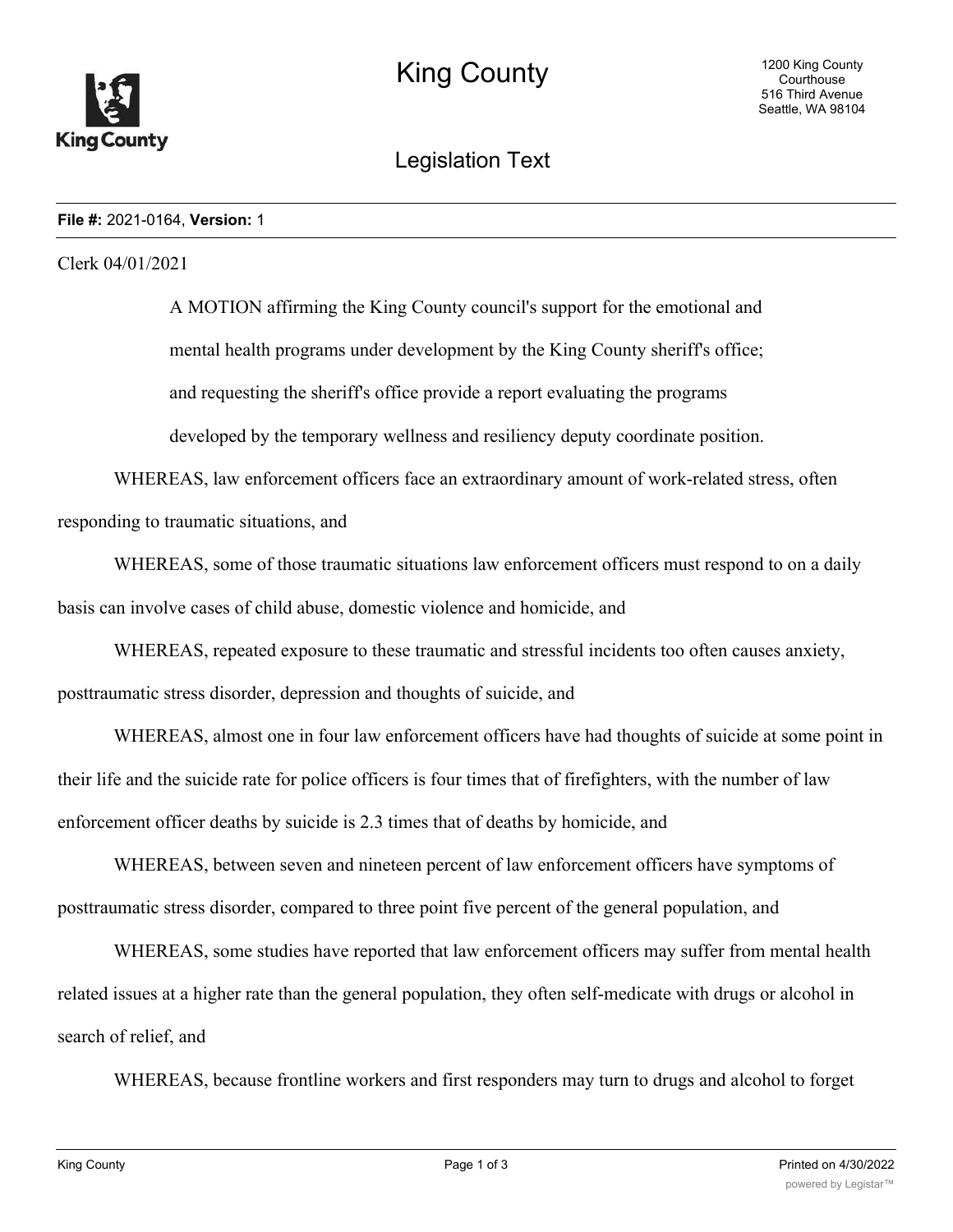## **File #:** 2021-0164, **Version:** 1

about these traumatic incidents they face on the job, they also use substances to help them sleep when nightmares occur and keep them up at night, and

WHEREAS, law enforcement officers are tasked with making quick decisions in emergency situations; decisions which are monitored and judged by the entire county, and

WHEREAS, law enforcement officers are also on call for tremendous amounts of time, working overnight shifts and rotating hours, which can often result in a fatigue and a lack of sleep critical for effective decision making in high-stress and emergency situations, and

WHEREAS, nontraditional work hours can also result in an unhealthy work-life balance and a lack of quality time spent with family and friends, and

WHEREAS, as the King County sheriff's office enters a time of transition after the passage of charter amendments 5 and 6 in November 2020, sheriff's deputies face additional anxiety from the uncertainty of their future duties and operations, and

WHEREAS, law enforcement officers may not willingly seek out the mental health or substance use disorder resources or support they need, and so should be offered and encouraged to use mental health and wellness programs developed by fellow officers, and

WHEREAS, happier and healthier officers will improve on-the-job performance and ultimately make use-of-force instances and community complaints less likely, and they will have better interaction with community members;

NOW, THEREFORE, BE IT MOVED by the Council of King County:

A. The council affirms its support of the King County sheriff's office creation of the twelve-month temporary wellness and resiliency deputy coordinator position and the health and wellness programs to be developed over the next year.

B. The council requests that the sheriff report to the council on the health and wellness programs developed by the wellness and resiliency deputy coordinator over the twelve-month term of the position. The